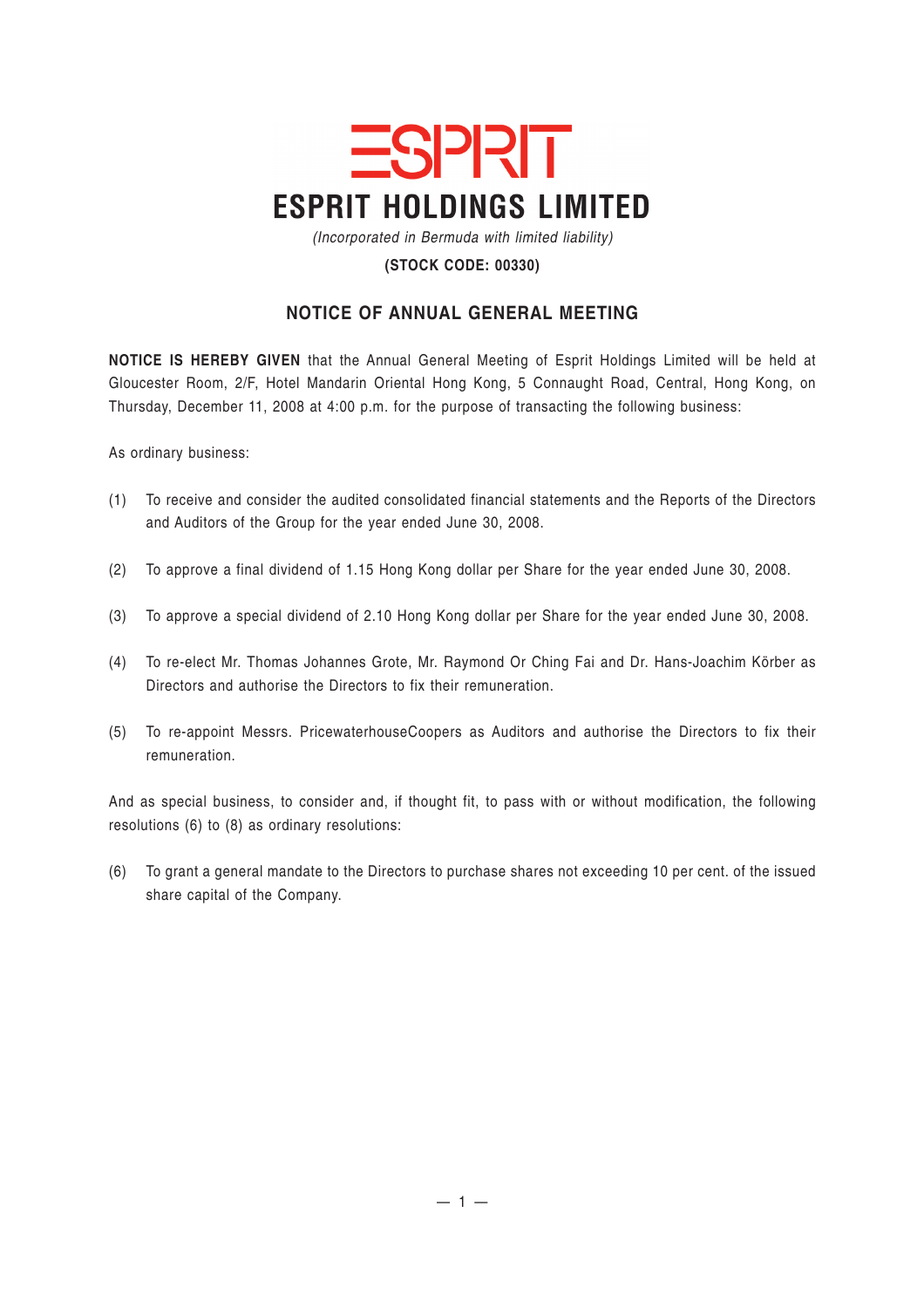- (7) Subject to restriction on discount and restriction on refreshment as stated in the circular to the shareholders of the Company dated October 29, 2008, to grant a general mandate to the Directors to issue, allot and deal with additional shares up to a maximum of 5 per cent. of the issued share capital of the Company, save in the case of an allotment for the purpose of an acquisition or where the consideration for such allotment is otherwise than wholly in cash, up to a maximum of 10 per cent. of the issued share capital of the Company as at the date of passing of this resolution.
- (8) To extend the general mandate granted to the Directors to issue shares in resolution no. 7 by the number of shares repurchased under resolution no.6.

By order of the Board **Esprit Holdings Limited Bella Chhoa Peck Lim** *Company Secretary*

Hong Kong, October 29, 2008

*Principal place of business in Hong Kong:* 43/F., Enterprise Square Three 39 Wang Chiu Road Kowloon Bay Kowloon Hong Kong

As at the date of this announcement, the Directors of the Company are:

Non-executive Director:  $Jürgen$  Alfred Rudolf FRIEDRICH

Executive Directors: **Heinz Jürgen KROGNER-KORNALIK** *(Chairman)* Thomas Johannes GROTE Jerome Squire GRIFFITH

Independent Non-executive Directors: Paul CHENG Ming Fun *(Deputy Chairman)* Alexander Reid HAMILTON Dr. Hans-Joachim KÖRBER Raymond OR Ching Fai